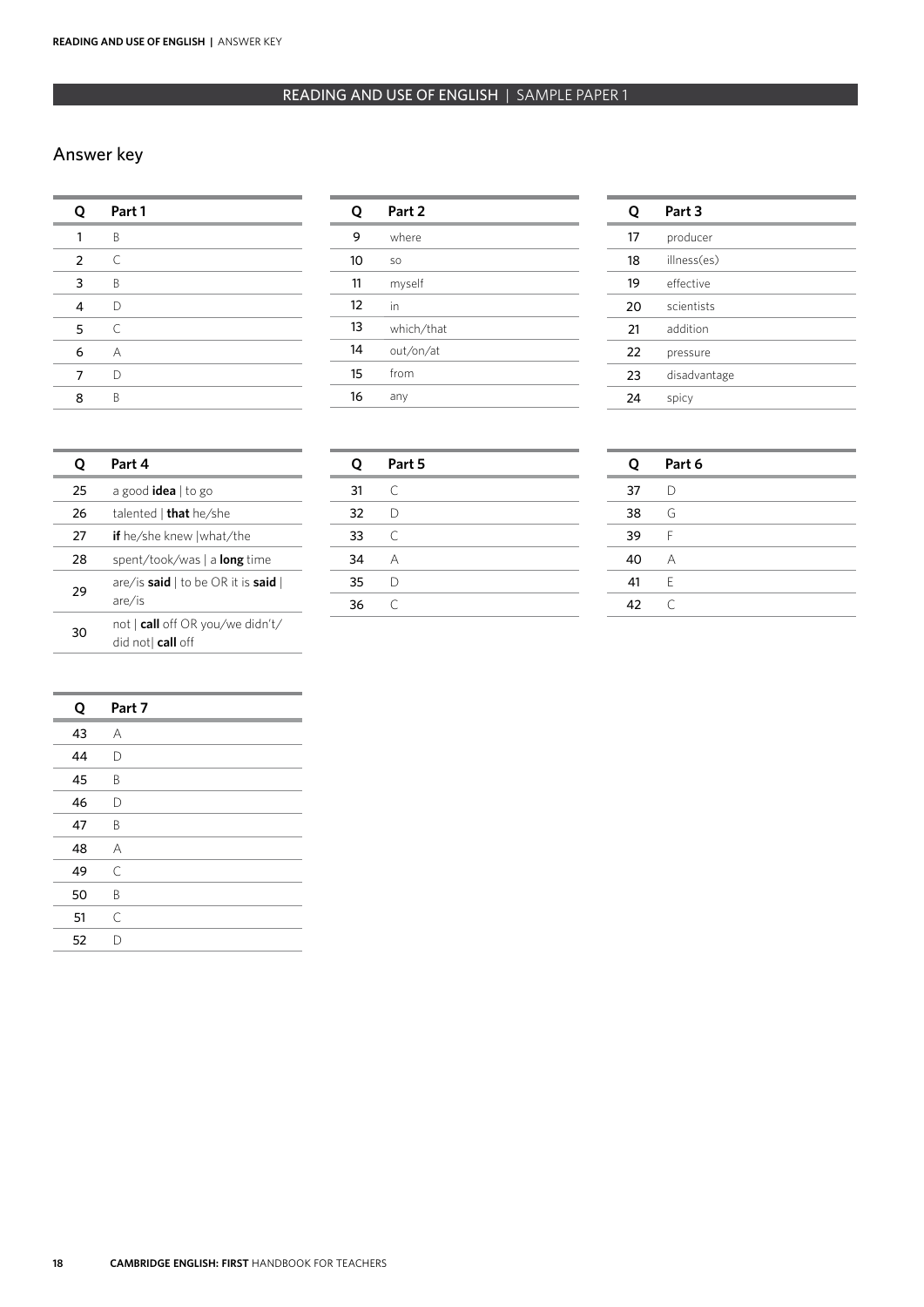### LISTENING | SAMPLE PAPER 1

## Answer key

|   | Part 1 | O  | Part 2              |
|---|--------|----|---------------------|
| 1 | B      | 9  | (great) name        |
| 2 | B      | 10 | chest               |
| 3 | A      | 11 | northern            |
| 4 | C      | 12 | forests             |
| 5 | С      | 13 | (the) winter        |
| 6 | A      | 14 | (the/some) human(s) |
| 7 | A      | 15 | berries             |
| 8 | A      | 16 | (a) platform        |
|   |        | 17 | (small/little) mice |
|   |        | 18 | (funny) diary       |

|              | Q Part 3 |                | Q Part 4 |
|--------------|----------|----------------|----------|
| 19 G         |          | 24 C           |          |
| 20 B         |          | 25 B           |          |
| $21 \quad A$ |          | $26$ C         |          |
| 22 H         |          | $27 \text{ A}$ |          |
| 23 F         |          | 28 A           |          |
|              |          | 29 A           |          |
|              |          | 30             | - B      |

In Part 2, bracketed words/letters/characters do not have to appear in the answer.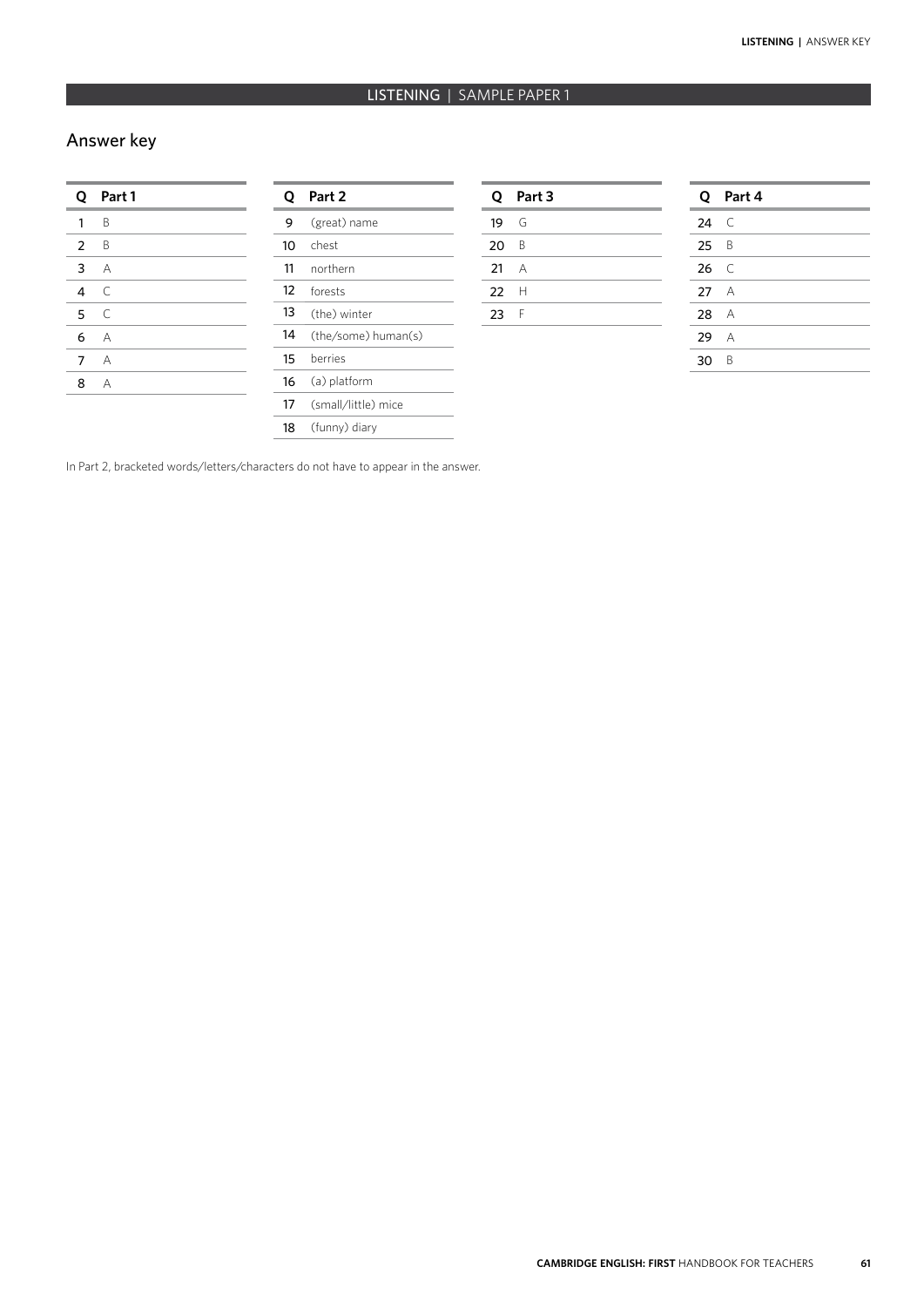# Question 1

## Candidate A

To begin with pollution and damage to the environment is the most serious and difficult problem for countries of all over the world. Scientists of different countries predict a global ecocatastrophe if people won't change their attitude to our planet.

First of all a huge damage to the environment brings a transport. People can't imagine their living without cars, buses, trains, ships and planes. But it's an open secret that one of disadvantage of these accustomed things is harmful exhaust. Needless to say that use of environment friendly engines helps us to save atmosphere from pollution.

In addition to this our rivers and seas are in not less danger situation. It's a fact of common knowledge that numerous factories and plants pour off their waste to ponds. Obviously that cleaning manufacturing water helps to avoid extinction of ocean residents.

Apart from this I'm inclined to believe that every person can and must contribute to solving this important problem. Doing a little steps for protection our environment every day we will be able to save our Earth. And it's a task of each of us.

| Subscale                            | Mark | Commentary                                                                                                                                                                                                                                                                                                                                                                                                                                                                                                                                                                                                                                                                                   |
|-------------------------------------|------|----------------------------------------------------------------------------------------------------------------------------------------------------------------------------------------------------------------------------------------------------------------------------------------------------------------------------------------------------------------------------------------------------------------------------------------------------------------------------------------------------------------------------------------------------------------------------------------------------------------------------------------------------------------------------------------------|
| Content                             | 4    | All content is relevant to the task. However, the target reader is on the whole informed, rather than being fully informed.<br>Both numbered points (transport; rivers and seas) are referred to with some discussion of the problems caused (harmful<br>exhaust; factories which pour off their waste to ponds) and some limited mention of solutions.<br>No tangible 3rd aspect of environmental damage is discussed.<br>While the writer does conclude with a strong statement of opinion (every person can and must) the reader is not fully<br>informed on the solutions proposed (Doing a little steps for protection our environment every day we will be able to save our<br>Earth). |
| Communicative<br><b>Achievement</b> | 3    | The essay is written in a consistently neutral register and the format is appropriate for the communicative task, using<br>more formal language to introduce the ideas within the text (To begin with; First of all; It's a fact of common knowledge).<br>There is a clear essay structure with an opening statement, topic paragraphs and a conclusion which sums up the<br>writer's point of view.<br>Straightforward ideas are communicated to the target reader but when more complex ideas are attempted these are<br>sometimes not as successful (Obviously that cleaning manufacturing water helps to avoid extinction of ocean residents).                                           |
| Organisation                        | 3    | The text is generally well organised and coherent using a variety of linking words and cohesive devices, particularly to<br>introduce the ideas throughout the text (To begin with; In addition to this; Needless to say; Apart from this).<br>The essay is clearly organised into paragraphs, which each deal with one idea. Occasionally the follow-up examples are<br>not as clearly connected as they could be. For example, they discuss how factories pollute pond water and then offer a<br>solution which would help ocean residents.                                                                                                                                                |
| Language                            | 3    | There is a range of everyday vocabulary used appropriately with some attempt to use more sophisticated lexis (a global<br>ecocatastrophe; atmosphere; common knowledge; factories and plants; inclined to believe; must contribute to solving).<br>There is a range of simple and some more complex grammatical forms used, and although there are errors, these do not<br>impede communication (a huge damage; People can't imagine their living without cars; one of disadvantage; in not less danger<br>situation).                                                                                                                                                                       |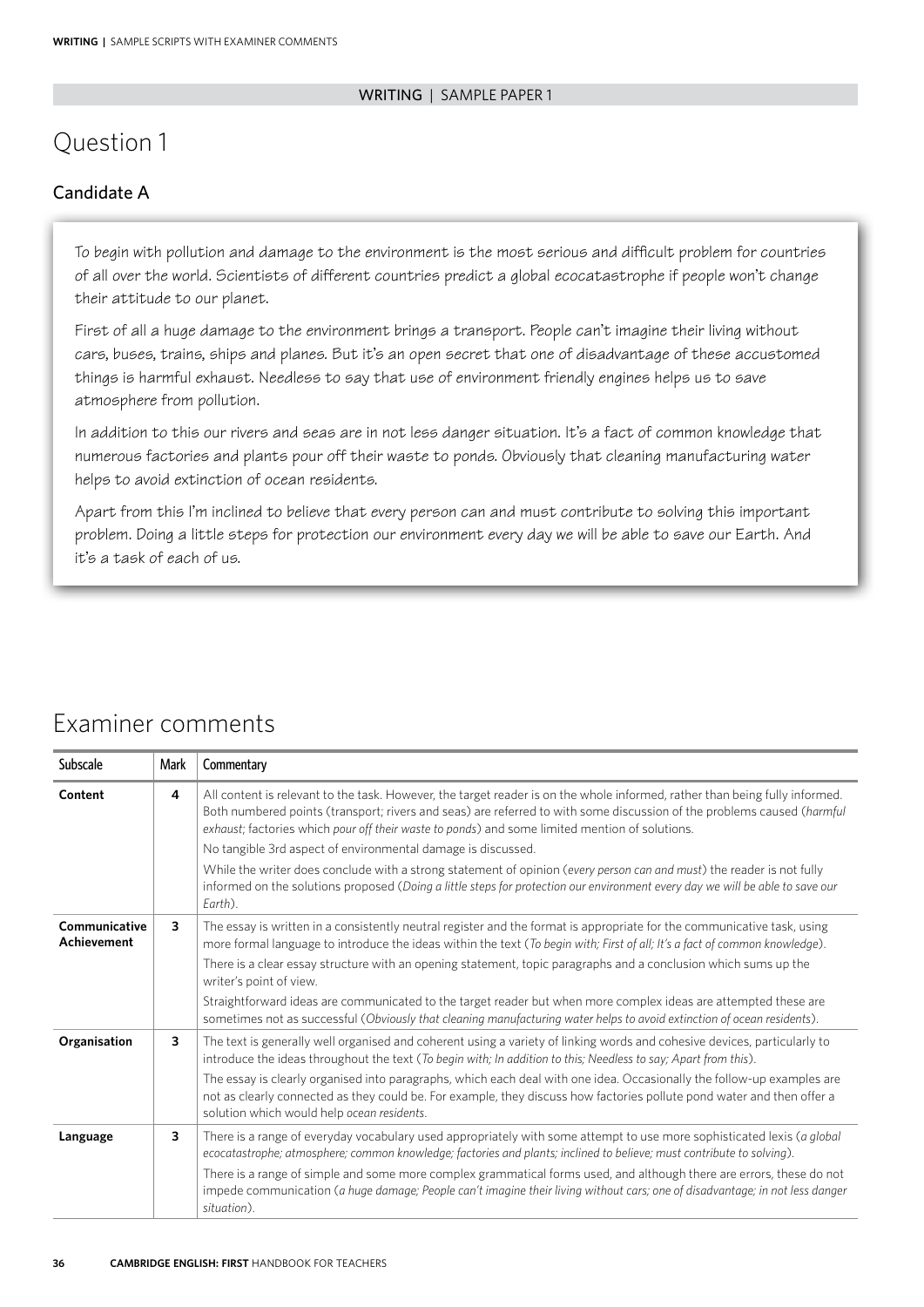# Question 1

### Candidate B

I think that my country has problems with pollution to the environment like all other countries. This problem is normal for Russia. We have big problems with transport because there are too much cars in our country. And because of that we have problems with atmospeer, air in my city and in all Russia is really dirty and sometimes I can't make a sigh because it smells around me and of course around that cars on the road. I've heard about tradition of one country. They don't go anywhere by car one day a month or a year, they just use bycicle or their feet. I think it could be very good if we had a tradition like that.

So, what about the rivers and the seas? Yeah, there are some really good and clean rivers and seas where you can go, but there are not many of them. Once I saw the river OB in my city, it was about two years ago but I stil remember that in some places it was not blue, it was green or purple I didn't really understand because it had different colours.

I don't know what should we do. Maybe we should just open our eyes and look what we did. But Russian people don't care about the world around them many people care only about themselves an that's all.

So, the best idea is look around and try to do something good for our planet and for us and our children.

| Subscale           | Mark | Commentary                                                                                                                                                                                                                                                                                                                                                                                                                                                                                                                                       |
|--------------------|------|--------------------------------------------------------------------------------------------------------------------------------------------------------------------------------------------------------------------------------------------------------------------------------------------------------------------------------------------------------------------------------------------------------------------------------------------------------------------------------------------------------------------------------------------------|
| Content            | 3    | All content is relevant to the task but the target reader is on the whole informed rather than fully informed as, the central<br>question as to whether or not the problems can be solved has not really been addressed.<br>The candidate discusses the environmental impact of transport and the cleanliness of rivers, and provides one suggested<br>solution for the problem of transport (They don't go anywhere by car one day a month). The writer's opinion is clear in<br>I think it could be very good if we had a tradition like that. |
| Communicative      | 3    | No solutions are discussed for rivers and seas, and no third aspect of environmental damage is provided.<br>The conventions of essay writing are used; there is an opening statement and a development of the subject matter, with                                                                                                                                                                                                                                                                                                               |
| <b>Achievement</b> |      | a conclusion at the end.                                                                                                                                                                                                                                                                                                                                                                                                                                                                                                                         |
|                    |      | The register is suitably neutral for the most part, although the use of a colloquial yeah is not consistent with the rest of<br>the essay. The essay is written for the most part in an objective way, but there is use of personal, subjective examples<br>(Once I saw the river; I can't make a sigh), which lessen the impact of the bigger problems.                                                                                                                                                                                         |
|                    |      | The target reader's attention is held and straightforward ideas are communicated.                                                                                                                                                                                                                                                                                                                                                                                                                                                                |
| Organisation       | 3    | The text is generally well organised and coherent. It is separated into paragraphs and the punctuation is generally used<br>effectively, although there are some long sentences (And because of that we have problems with atmospeer, air in my city<br>and in all Russia is really dirty and sometimes I can't make a sigh because it smells around me and of course around that cars on<br>the road).                                                                                                                                          |
|                    |      | There is a variety of linking words (because; and; So; because of that) and some cohesive devices such as referencing<br>pronouns, relative clauses and rhetorical questions to connect the ideas within the text.                                                                                                                                                                                                                                                                                                                               |
| Language           | 3    | There is a range of everyday vocabulary used appropriately, and although there are errors, they do not impede<br>communication (atmospeer; bycicle; sigh).                                                                                                                                                                                                                                                                                                                                                                                       |
|                    |      | There is a range of simple and some more complex grammatical forms: past and present verbs forms are used with a<br>good degree of control.                                                                                                                                                                                                                                                                                                                                                                                                      |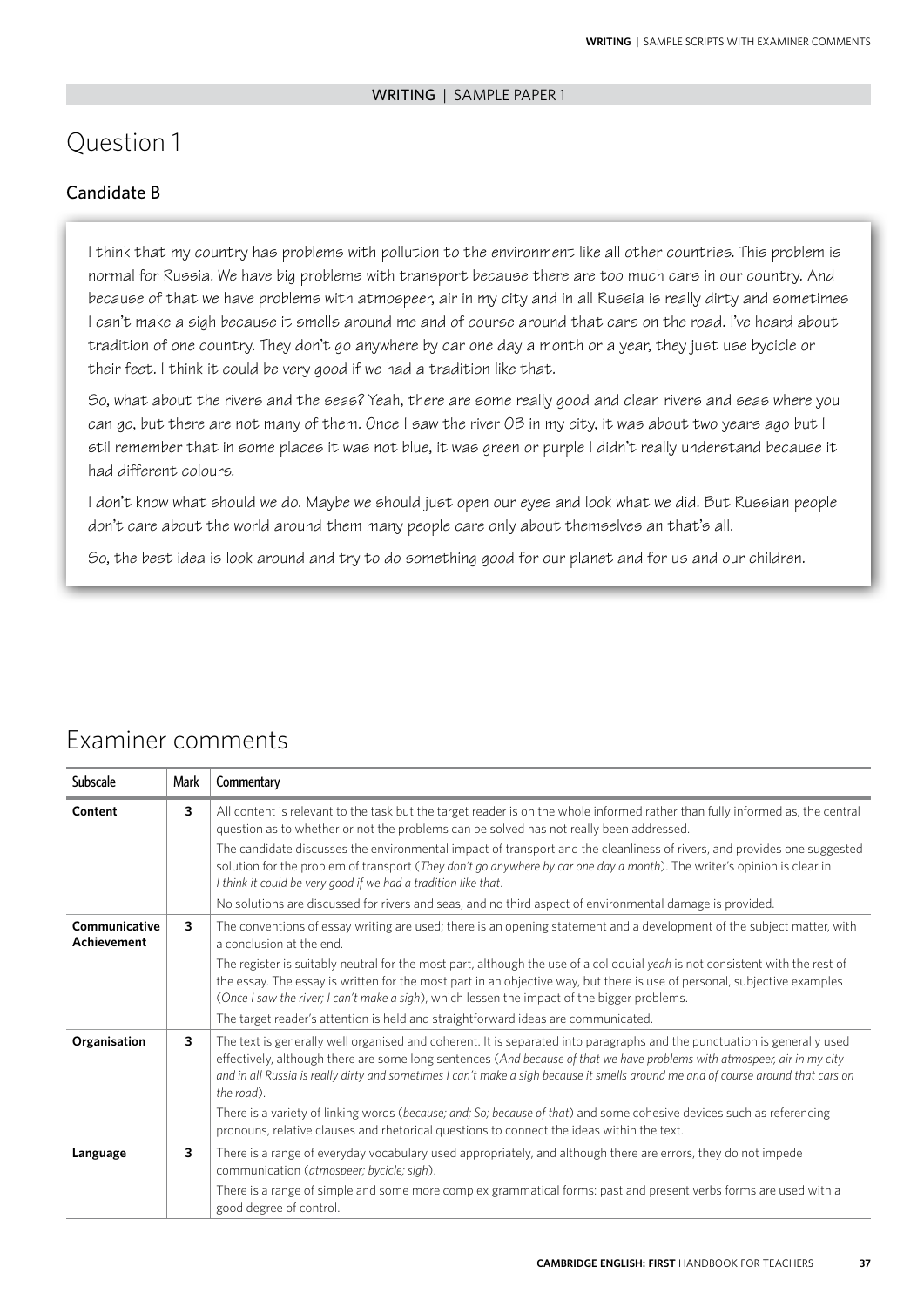# Question 1

## Candidate C

### DEVELOPMENT VS ENVIRONMENT

If we surf the web looking for pollution and environmental catastrophes, we will find out that every country in the world suffers them. This is a natural consequence of the struggle between development and environment.

If a country decided to live isolated from the rest of the world, living on what it can naturally grow and produce, it surely wouldn't be highly polluted. But we all want exotic food and technological items from all over the world, so we have to pay the price.

Investing on electrical transport would benefit the environment a lot. Even more if this electricity came from a natural source of energy like wind, rivers and solar boards. It's difficult to achieve this because petrol companies will fight against these actions.

We also have to take care of our rivers and seas. We all have heard about factories throwing highly toxic substances to rivers, without minimizing their poisoning effects. A really strict law should be applied to fine these factories and make them change their policy.

But what about ourselves? We also can do a lot! If, when possible, we bought larger packs of food, we would be producing less rubbish. And this is only an example!

| Subscale           | Mark | Commentary                                                                                                                                                                                                                                                                                                                                                  |
|--------------------|------|-------------------------------------------------------------------------------------------------------------------------------------------------------------------------------------------------------------------------------------------------------------------------------------------------------------------------------------------------------------|
| Content            | 5    | All content is relevant to the task and the target reader is fully informed.<br>Transport is discussed with suggestions of how using different forms of transport would help the environment (Investing                                                                                                                                                     |
|                    |      | on electrical transport would benefit the environment a lot). The candidate then evaluates the suggestion (It's difficult to<br>achieve this ).                                                                                                                                                                                                             |
|                    |      | Water pollution is described and a solution is offered (A really strict law should be applied to fine these factories). The<br>writer's opinion is clear in the choice of modal should.                                                                                                                                                                     |
|                    |      | A third aspect (waste reduction) is introduced in the final paragraph with a suggestion about how to achieve this $(f_t)$<br>when possible, we bought larger packs of food ). The writer's opinion is expressed clearly (We also can do a lot!).                                                                                                            |
| Communicative      | 5    | The conventions of the essay format are used effectively to hold the target reader's attention.                                                                                                                                                                                                                                                             |
| <b>Achievement</b> |      | There is an introductory paragraph which outlines the issues in general terms, and the concluding paragraph sums up in<br>more concrete terms, what we, the readers can do to help.                                                                                                                                                                         |
|                    |      | The register is consistently appropriate and the subject matter is dealt with in an objective manner, for example <i>Investing</i><br>on electrical transport; If a country decided.                                                                                                                                                                        |
|                    |      | Straightforward and complex ideas are communicated (It's difficult to achieve this because petrol companies will fight against<br>these actions).                                                                                                                                                                                                           |
| Organisation       | 4    | The essay is well organised and coherent using a variety of cohesive devices.                                                                                                                                                                                                                                                                               |
|                    |      | The paragraphs are introduced in a variety of ways, using grammatical structures rather than obvious linkers (If we<br>surf the web; If a country decided; Investing on; We also have to; But what about). More could be done to link across the<br>paragraphs, to make them less independent, but the overall effect is of a cohesive text.                |
| Language           | 5    | There is a wide range of vocabulary, including less common lexis used appropriately (environmental catastrophes; highly<br>polluted; exotic food; highly toxic substances; minimizing their poisoning effects; change their policy).                                                                                                                        |
|                    |      | There is a range of simple and complex grammatical forms used with a good degree of control and flexibility to convey<br>certain ideas succinctly, for example, This is a natural consequence of the struggle between development and environment; we<br>all want exotic food and technological items from all over the world, so we have to pay the price. |
|                    |      | There are minimal errors which do not impede communication.                                                                                                                                                                                                                                                                                                 |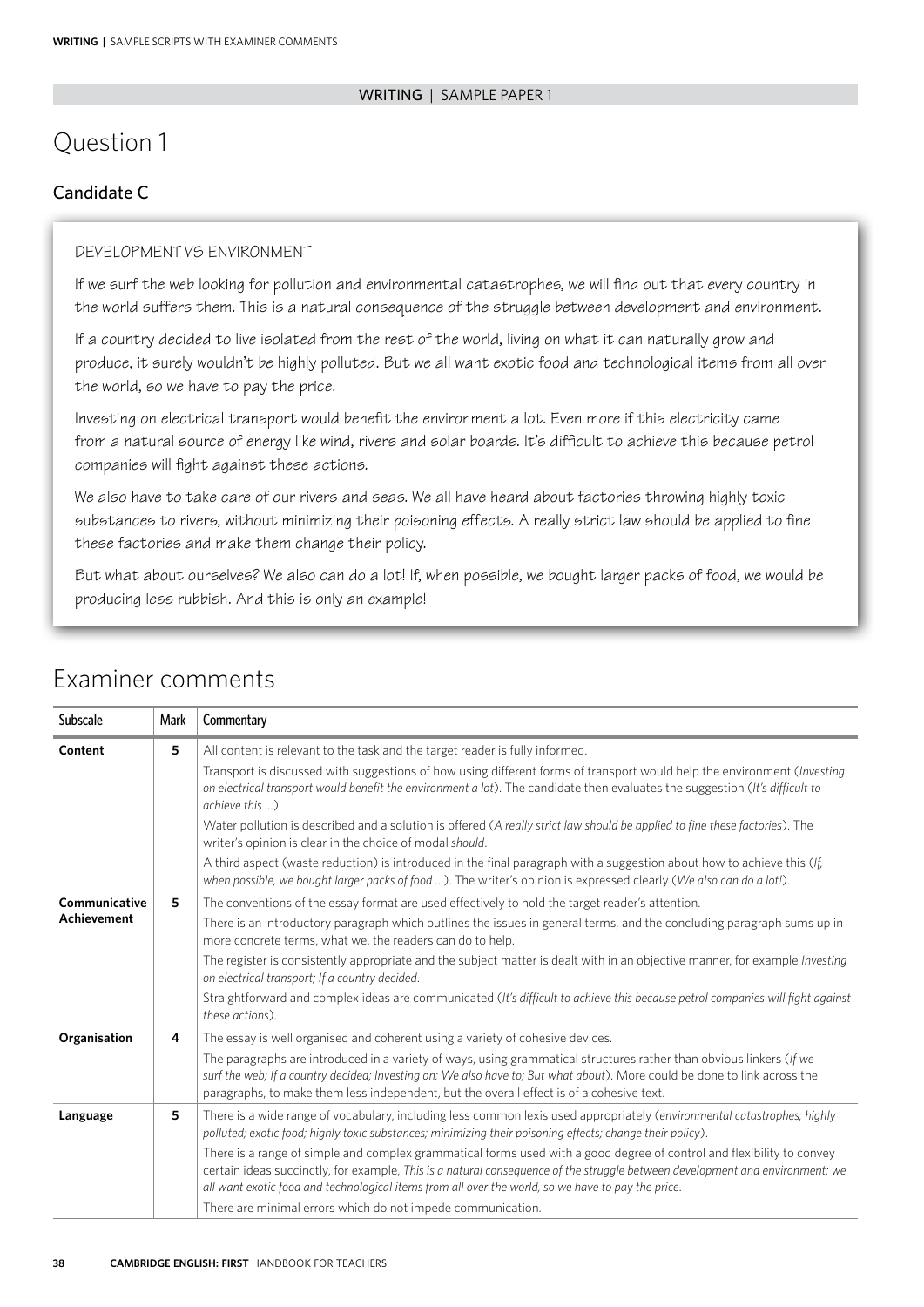# Question 2

### Candidate D

"Life of Buddah": A Book Review

What would you do if you were born as a prince with all the exclusive fasilities to enjoy this material world? yes, most of people will celebrate and enjoy every single right that they have as a son of a king. Beautiful women, money, parties and all senses' gratification stuff. Surprisingly, it didn't work that way for little Gautama who in the future would be a Buddah.

In the book "Life of Buddha", it is told that Gautama was born as a prince. He got all the facilities to make him being comfortable staying in the palace. The king didn't allow him to get out from the palace for outside of the palace is the place of real life happened.

One day, the king asked him to get married but the prince rejected it and decided to leave the palace instead. There, he started his spiritual journey and later on had self realization and became a buddha.

This book is suitable for you who like to read about someone's autobiography and life's lesson. As a reader I can say that I learn a lot from this book. High recommended as something to read before going to bed!

| Subscale                            | Mark | Commentary                                                                                                                                                                                                                                                                                                                                                                                                                                                       |
|-------------------------------------|------|------------------------------------------------------------------------------------------------------------------------------------------------------------------------------------------------------------------------------------------------------------------------------------------------------------------------------------------------------------------------------------------------------------------------------------------------------------------|
| Content                             | 5    | All the content is relevant and the target reader is fully informed.                                                                                                                                                                                                                                                                                                                                                                                             |
|                                     |      | The review gives details about a book which contains a character who does something surprising (Gautama was born as a<br>prince; (he) decided to leave the palace instead; (he) had self realization and became a buddha).                                                                                                                                                                                                                                       |
|                                     |      | The candidate recommends the book by explaining what they liked about it and saying who would find it enjoyable.                                                                                                                                                                                                                                                                                                                                                 |
| Communicative<br><b>Achievement</b> | 3    | The review uses the conventions of the communicative task to hold the reader's attention. The candidate introduces the<br>topic of the book and the subject matter in an engaging way, using a rhetorical question, then summarises some of the<br>events in the narrative (In the book; it is told that; One day; the king; later on).                                                                                                                          |
|                                     |      | Straightforward ideas are communicated. Information is given about some of the characters and main events, and the<br>writer concludes with their opinions of the book (This book is suitable for; I can say that; High recommended as ).                                                                                                                                                                                                                        |
| Organisation                        | 3    | The text is generally well organised and coherent. It moves from general information in the introduction, to more specific<br>details about the story in the next two paragraphs and concludes with an appropriate summary and opinion about the<br>book. A variety of linking words and cohesive devices are used in the text, including reference pronouns (it didn't work<br>that way for little Gautama; he; him; One day; and; there; later on; This book). |
| Language                            | 3    | A range of everyday vocabulary is used appropriately, and although there are some errors (fasilities; all senses' gratification<br>stuff) there is also some good use of less common lexis (started his spiritual journey).                                                                                                                                                                                                                                      |
|                                     |      | Both simple and more complex grammatical forms are used with a good degree of control (What would you do if you were<br>born; who in the future would be a Buddah; before going to bed).                                                                                                                                                                                                                                                                         |
|                                     |      | Errors do not impede communication.                                                                                                                                                                                                                                                                                                                                                                                                                              |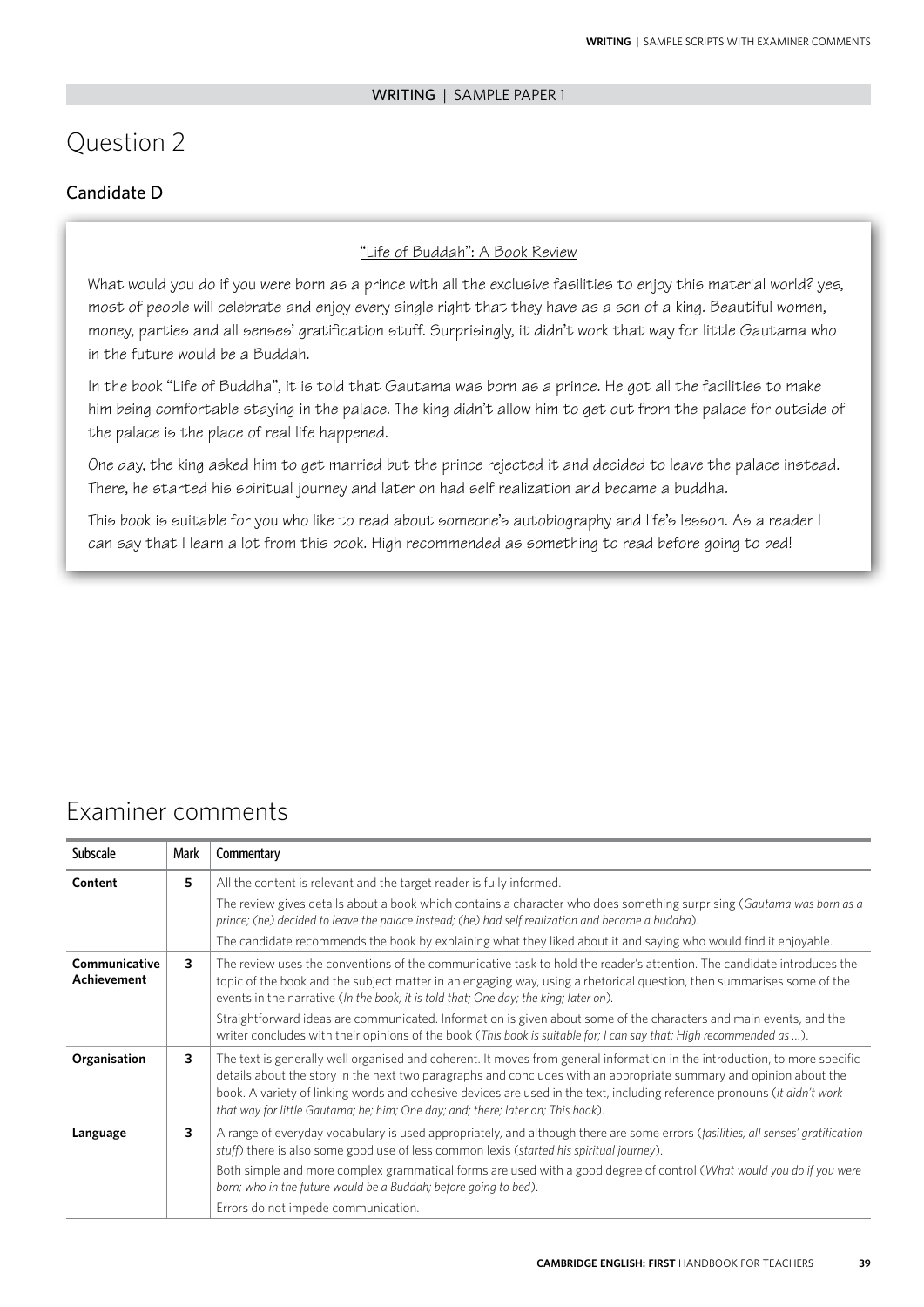# Question 3

## Candidate E

### The most useful thing I have ever learned

The most useful thing i have learned is surely speaking English. I've been studing English for nine years till now. I used to take regular classes in these language which i found very interesting. Also, i learn English in school, my teacher is awesome but strict, so i have to study constantly. But most of all, i learn English, watching movies, TV shows. Allso cartoons when i was younger. When i came across a movie which was subtitled i turned the subtitle off. I enjoy wathing TV and movies on English.

English is the most spoken language across the world. It is studied all over the world. In order to get in a conversation with a stranger from other country, you need to speak English. I'm a swimmer, so i go on competissions in many countries, and in all of those countries i speak English. I want to study abroad when i finish highschool, so i'll defenetly need English.

All in all, i enjoy speaking it, writing it, and I'm very glad I got to learn it, i find it very useful.

| Subscale                     | Mark | Commentary                                                                                                                                                                                                                                                                                                                                                                                                                                                                                                             |
|------------------------------|------|------------------------------------------------------------------------------------------------------------------------------------------------------------------------------------------------------------------------------------------------------------------------------------------------------------------------------------------------------------------------------------------------------------------------------------------------------------------------------------------------------------------------|
| Content                      | 5    | All content is relevant and the target reader is fully informed.                                                                                                                                                                                                                                                                                                                                                                                                                                                       |
|                              |      | The article describes the most useful thing which the writer has learned: speaking English, and explains why it is useful<br>(English is the most spoken language across the world. <i>i</i> go on competissions in many countries  in all of those countries, <i>i</i> speak<br>English).                                                                                                                                                                                                                             |
|                              |      | The second aspect of the task is discussed in detail and various methods of learning are described ( <i>I used to take regular</i><br>classes; i learn English in school; watching movies, TV shows. Allso cartoons).                                                                                                                                                                                                                                                                                                  |
| Communicative<br>Achievement | 3    | The conventions of writing an article are used appropriately to hold the reader's attention. The tone is friendly and<br>informative and the topic is clearly introduced and developed through the paragraphs. The subject is appropriate for<br>the English website and straightforward ideas are communicated. The conclusion summarises the candidate's opinions<br>and rounds off the article, re-stating the main points of the question (All in all  I'm very glad I got to learn it, i find it very<br>useful). |
| Organisation                 | 3    | The text is generally well organised and coherent. There is a clear structure to the whole text, an introduction of the topic,<br>paragraphs dealing with different aspects, and a neat conclusion.                                                                                                                                                                                                                                                                                                                    |
|                              |      | There are a variety of linking words and cohesive devices used to connect ideas across sentences and paragraphs (which<br>i found; Also; so; But most of all; It is studied; In order to; those countries; All in all).                                                                                                                                                                                                                                                                                                |
| Language                     | 3    | A range of everyday vocabulary is used appropriately and some attempts are made to use less common lexis (awesome<br>but strict; study constantly; came across; subtitle).                                                                                                                                                                                                                                                                                                                                             |
|                              |      | The writer uses both simple and some more complex grammatical forms with a good degree of control.                                                                                                                                                                                                                                                                                                                                                                                                                     |
|                              |      | There are some slips with plural/singular pronouns (these language) and some prepositions (on English; other country), as<br>well as a few errors with spelling (studing; Allso; wathing; competissions) but these do not impede communication.                                                                                                                                                                                                                                                                        |